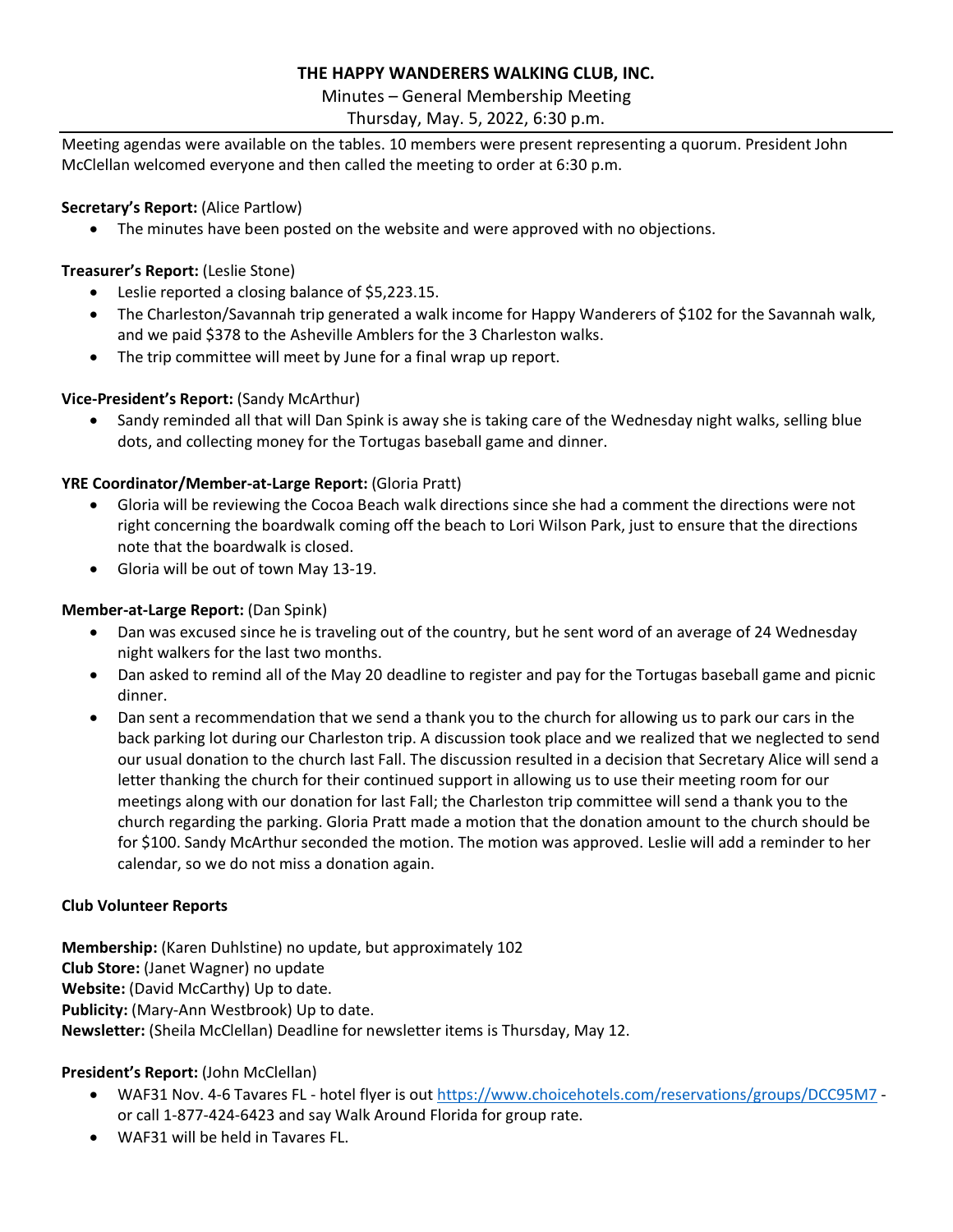• John shared information about an online virtual walking program since the AVA if no longer having their virtual walks. WorldWalking.org hosts virtual walks all over the world and it is free to sign up. A Happy Wanderers team has been created so when you sign up be sure and join the Happy Wanderers team. Our team will be walking from Ukraine to Poland (Kyiv to Warsaw). It's not the same as the AVA programs because it does not track individual distance, it tracks the team's distance, so steps you take can be added to the "teams" progress – just a fun thing to do if you are interested. The site will show milestones and at any time you can click and see a street view of where we are.

## **Activities going forward….**

- Tues 24 May Annual Tortugas baseball game and picnic dinner. Picnic porch open from 6:00-7:30 and game begins at 7:05. Cost is \$22 for game and picnic – register on our website by May 20!
- Wed 1 June Start of Wednesday night ice cream walks time change to 7 PM walk start.
- Sat 4 June National Trails Day walk at Princess Place Preserve we will have a 5 and 10km walk plus a "bring your own lunch" social at the end. We have reserved the pavilion. One of our members found out that a tour of the lodge is offered at 2 pm.
- August Planning Meeting details by next meeting
- October Health fair in Edgewater
- 2023 IVV Olympiad & IML in San Antonio TX. First ever Olympiad to be held in the US. Participants from 30+ countries will attend. Please consider attending and if you do, please volunteer for at least one volunteer slot. Online registration is now OPEN [https://ivvolympiad2023.org](https://ivvolympiad2023.org/) To book hotel room [www.visitsanantonio.com/ivv-international-walking-olympioad-2023-official-hotel-block/](http://www.visitsanantonio.com/ivv-international-walking-olympioad-2023-official-hotel-block/)

#### **New Business:**

• None.

**Next Meeting**: Thursday, July 7, 2022

The meeting adjourned at 7:15 PM.

*10 Members present: John McClellan and Sheila McClellan, Gloria Pratt, Alice Partlow, Sandy McArthur, Russ and Barbara Anderson, Leslie Stone, Michael Berman, and Pam Goode.*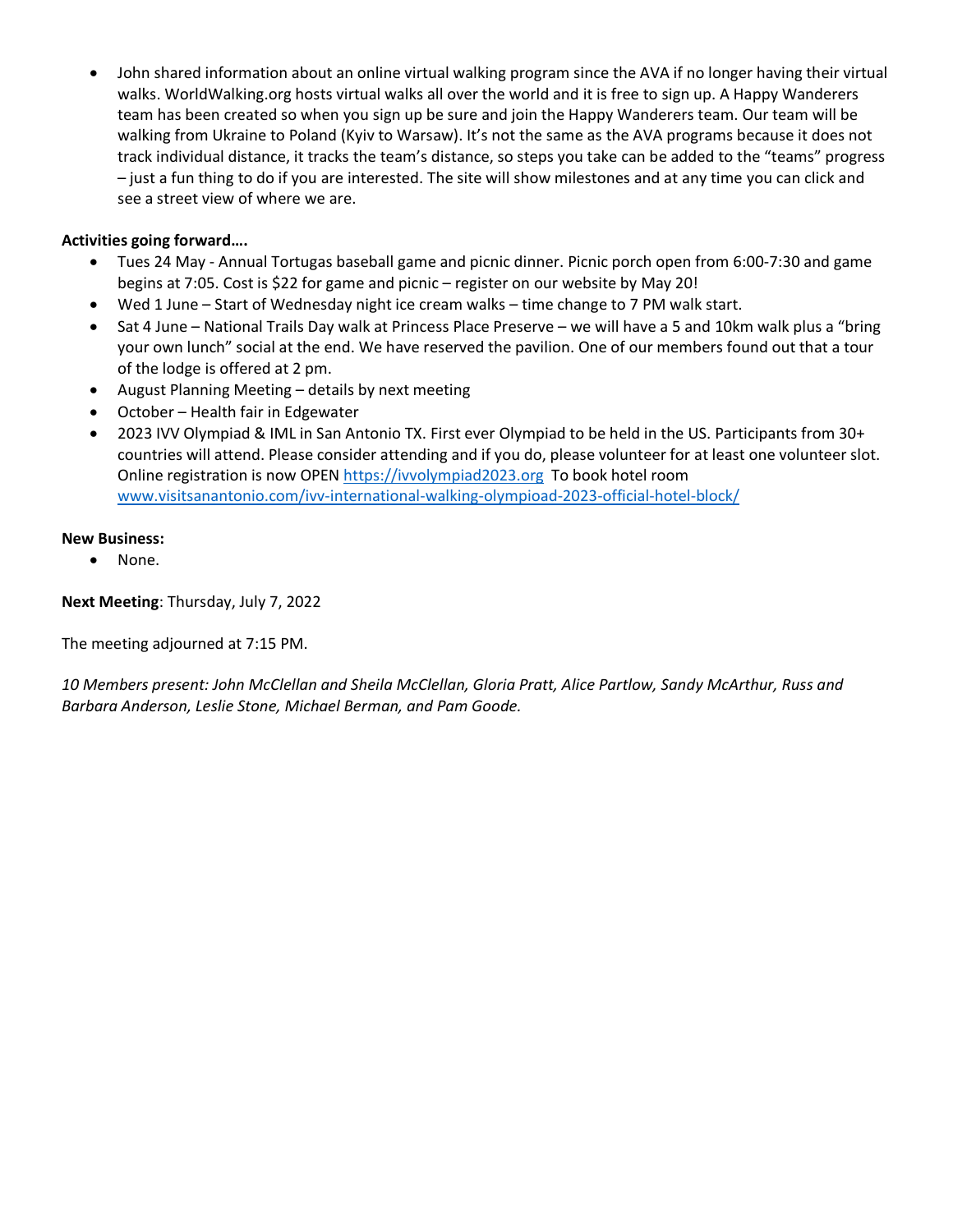# **THE HAPPY WANDERERS WALKING CLUB, INC.**

Minutes – General Membership Meeting

Thursday, Mar. 3, 2022, 6:30 p.m.

Meeting agendas were available on the tables. 15 members were present, constituting a quorum. President John McClellan welcomed everyone and then called the meeting to order at 6:30 p.m.

# **Secretary's Report:** (Alice Partlow)

• The minutes have been posted on the website and were approved with no objections.

## **Treasurer's Report:** (Leslie Stone)

- Leslie reported a closing balance of \$5,613.34.
- The 990N e-postcard has been filed with IRS for our 501C.

## **Vice-President's Report:** (Sandy McArthur)

• Sandy reported a great turnout for the Titusville Chain of Lakes Traditional Walk/Bike/Picnic. 44 Walkers and 14 bikers and all joined in for the picnic afterwards. Food was plenty with HW supplying the main course of hamburgers and hot dogs, and volunteers brining a variety of side dishes and desserts.

## **YRE Coordinator/Member-at-Large Report:** (Gloria Pratt)

- Gloria continues to update materials and communicate with walk POC's.
- We are in need of a POC for our Flagler walk box.
- Gloria also announced that after many years as YRE Coordinator she is resigning this position as soon as we can find a replacement. Gloria's duties include:
	- o Renewing our YRE walks annually with the AVA.
	- o Recruit, trains, and communicates with all of walk box POCs.
	- $\circ$  Keeps informed on new AVA special programs each year and with help from board members, checks our YRE walks for special program qualifiers.
	- o Maintain all YRE walk directions.
	- o Updates walk brochures annually and makes changes to directions/brochures as needed.
	- $\circ$  Utilize club account with Office Depot to print updated directions and brochures to give to POCs to update walk boxes annually.

# **Member-at-Large Report:** (Dan Spink)

- Dan reported an average of 22 Wednesday walkers during the last two months.
- Charleston bus trip update currently have 41 registered still room for 11 more so if you know anyone interested in a 3-day bus trip to Charleston for walks – please talk to them about our upcoming trip or refer them to the website or a board member.

#### **Club Volunteer Reports**

**Membership:** (Karen Duhlstine) Reported 93 renewals, plus we gained a member tonight.

**Club Store:** (Janet Wagner) Club store is fully stocked but we are entering a slow time for sales. Janet discussed a miscommunication with a shirt order and the need to get one more shirt for a member, however the supplier will not print just one shirt. Janet made a motion to order 10 more shirts, one that we owe the member, and then 9 long sleeve dry fit shirts for those who want to cover up when walking in the sun. Sandy McArthur seconded the motion. The motion was approved.

**Website:** (David McCarthy) Up to date.

**Publicity:** (Mary-Ann Westbrook) Up to date.

**Newsletter:** (Sheila McClellan) Deadline for newsletter items is Thursday, March 10.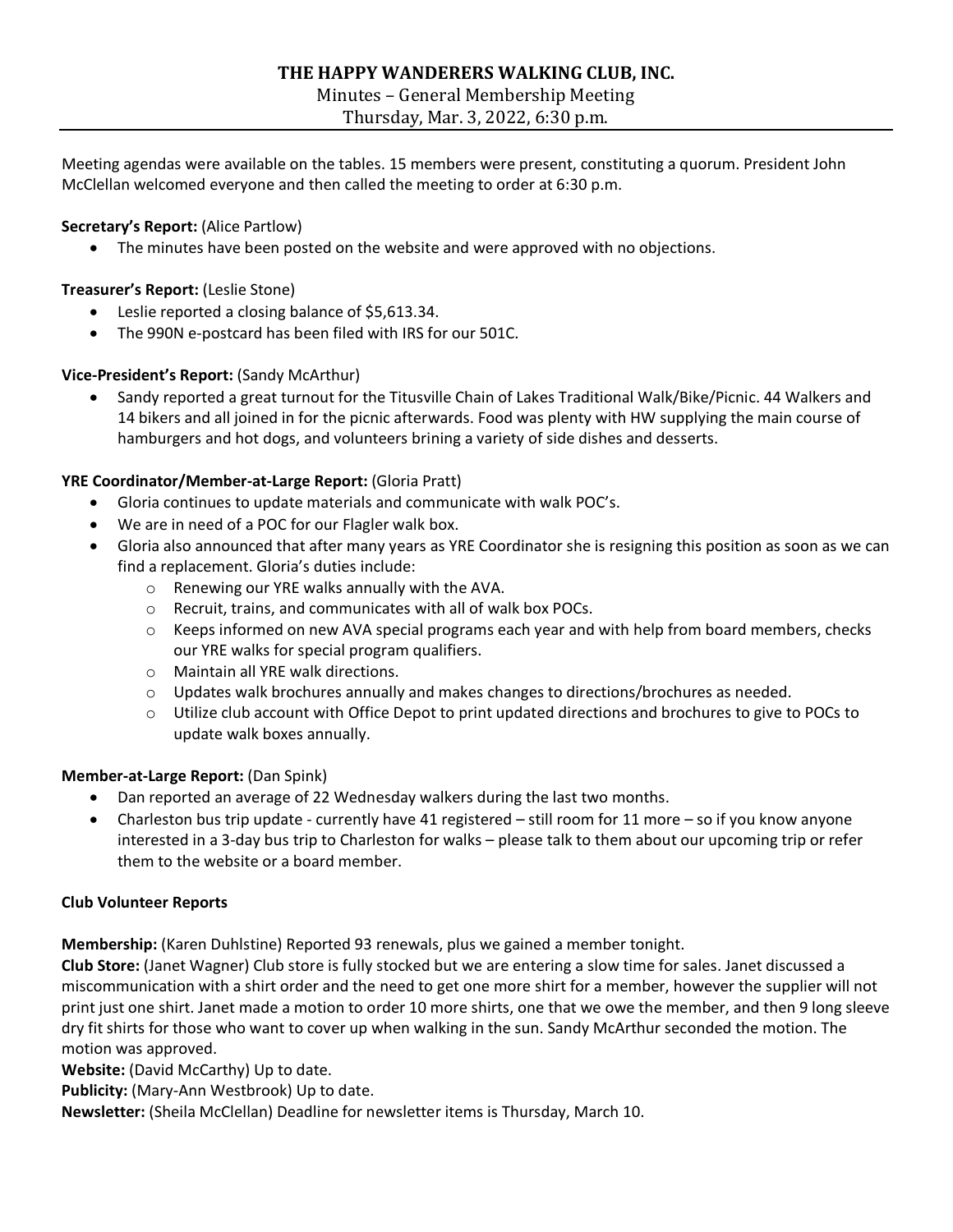## **President's Report:** (John McClellan)

- WAF31 Nov. 4-[6 https://midfloridamilers.org/newsletter/2022/WAF31%20Save%20the%20Date.pdf](https://midfloridamilers.org/newsletter/2022/WAF31%20Save%20the%20Date.pdf)
- WAF31 will be held in Tavares FL.
- WAF31 hotel reservations can now be made at [https://www.choicehotels.com/reservations/groups/DC95M7](https://www.choicehotels.com/reservations/groups/DC95M7%20or%20call%201-877-424-6423)  [or call 1-877-424-6423.](https://www.choicehotels.com/reservations/groups/DC95M7%20or%20call%201-877-424-6423) Room rates are \$95 per night including parking.
	- $\circ$  A question was asked as to why the Jax club was not included in hosting a WAF. John said at the time WAF began, the Jax club was not in existence. He feels if they want to be included, it will take a request from them and then a discussion and vote between the 3 clubs now hosting (HW, Mid FL Milers, and Suncoast Sandpipers).
- Walking Adventures International walked our St. Augustine and Daytona Beach walk. As of now we still do not have log sheets, waivers, or money. We will be staying alert on this and also let our regional director know that we are displeased with their communication with us and their lack of providing waivers prior to walking out routes.
- Port Orange Get Fit Program kick-off began Sunday, Feb. 27. We had 63 participants at our Port Orange Sunday walk either walking the 1, 5, or 10 km walk!

## **Activities going forward….**

- Sat 5 Mar **Palatka Ravine Gardens Traditional Event**, start from 9:00-10:30 am. Note while it is time for the Azaleas to be in bloom, there will be no Azalea Festival (booths/vendors) this year. That event was cancelled due to vendors having trouble with supply chains.
- Tues 3 May City of Port Orange Wellness fair 10-2 pm. Will need some volunteers to help man our tables and give out information.
- Sat 4 June National Trails Day walk at Princess Place Preserve we will have a 5 and 10km walk plus a "bring your own lunch" social at the end.
- 2023 IVV Olympiad & IML in San Antonio TX. First ever Olympiad to be held in the US. Participants from 30+ countries will attend. Please consider attending and if you do, please volunteer for at least one volunteer slot.
- John shared the walk schedule for Apr, May, June. He will switch dates for the June Palm Coast & St. Augustine walks to accommodate POC schedules.

#### **New Business:**

- Club member Marilyn Caskey shared information on a great experience she had at the new Dales Shoes location at 453 S Nova Rd in Ormond Beach. They have a pedorthist (a specialist in modifying footwear to address conditions which affect the feet or lower limbs). He was able to analyze her feet and her gait and recommend shoes or orthotics to improve her condition. Marilyn thought other club members who walk so much could benefit from this. The pedorthist is Matt – you will need to make an appointment to see him, but he also said he would possibly come to a meeting and make a presentation.
- Sheila McClellan asked if the club would make a donation to the Volusia/Flagler YMCA to help sponsor a child with swimming lessons or other need they may have. A discussion followed. Sandy McArthur made a motion to donate \$100. Barbara Anderson seconded the motion. The motion passed.

#### **Next Meeting**: Thursday, May 22, 2022

Dan Spink made a motion to adjourn, and Gloria Pratt seconded the motion. The meeting adjourned at 7:40 PM.

*15 Members present: John McClellan and Sheila McClellan, Gloria Pratt, Alice Partlow, Dan Spink, Sandy McArthur, Russ and Barbara Anderson, David and Tina Jolly, Leslie Stone, Steve and Janet Wagner, Marilyn Caskey and Jackie Metzger.*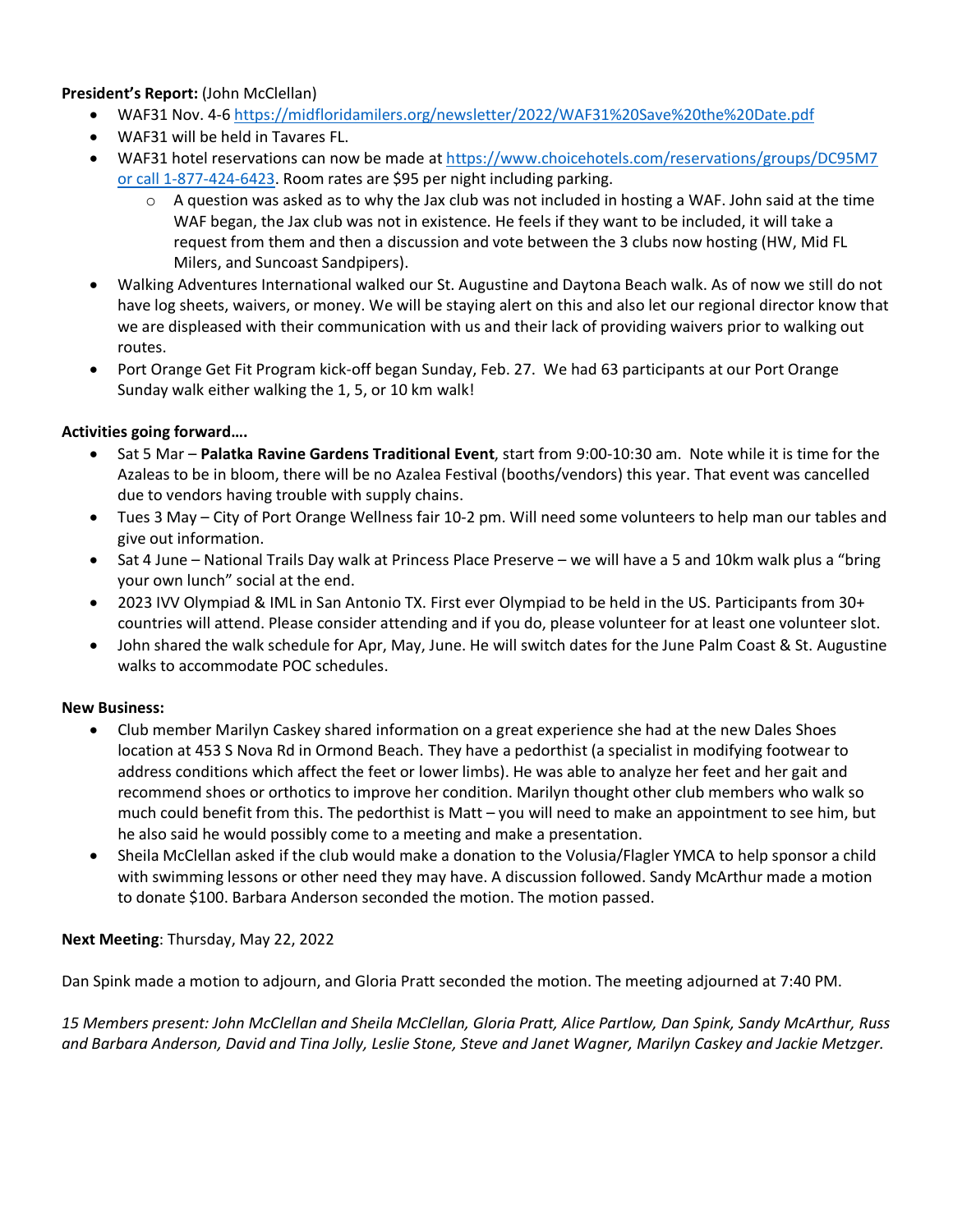# **THE HAPPY WANDERERS WALKING CLUB, INC.**

#### Minutes – General Membership Meeting

Thursday, Jan. 6, 2022, 6:30 p.m.

Meeting agendas were available on the tables. 12 members were present, constituting a quorum. President John McClellan welcomed everyone and then called the meeting to order at 6:30 p.m. John announced that member Marianne Gray passed away New Year's Eve. A memorial will be held for her on Saturday, January 15, 6:00 pm, at Lohman's Funeral Home, 1201 Dunlawton Ave, Port Orange.

## **Secretary's Report:** (Alice Partlow)

• The minutes have been posted on the website and were approved with no objections.

# **Treasurer's Report:** (Leslie Stone)

• Leslie (excused) reported an annual income of \$11,405, with annual expenses at \$10,314, having a net gain of \$1,091.

# **Vice-President's Report:** (Sandy McArthur)

• The Chain of Lakes Traditional Walk/Bike/Picnic map, and volunteer sign-ups are complete, and she will work with David (webmaster) to get the sign-up positions online.

# **YRE Coordinator/Member-at-Large Report:** (Gloria Pratt)

- YRE box POCs have updated all walk boxes to include 2022 YRE walk instructions, flyers, etc. Walk instructions now include the two new special programs, Rails to Trails and Town/City Halls. We have 6 walks that qualify for Rails to Trails and 8 walks that qualify for Town/City Halls.
- Gloria mentioned that Marilyn Caskey our Daytona Beach POC is relocating out of state. Members Joe Heffernan and Tere Albanese will take over as POCs for our Daytona Beach walk box.

# **Member-at-Large Report:** (Dan Spink)

- Dan reported an average of 22 Wednesday walkers during the last two months.
- Charleston bus trip update currently have 45 registered still room for 8 more. A committee meeting will be scheduled soon to work on the itinerary.
- Holiday Food Drive members gave 266 individual items and \$325 in checks/gift cards that will support needy families at Silver Sands Middle and Port Orange Elementary.

# **Club Volunteer Reports**

**Membership:** (Karen Duhlstine) Reported 134 as of end of 2021. To For 2022, 76 have renewed to date, 4 are pending, 7 are not renewing, and 47 are status-unknown at this time.

**Club Store:** (Janet Wagner) Club store is fully stocked.

**Website:** (David McCarthy) Up to date.

**Publicity:** (Mary-Ann Westbrook) Up to date.

**Newsletter:** (Sheila McClellan) Deadline for newsletter items is Tuesday, January 11.

# **President's Report:** (John McClellan)

- Covid Update Discussion of current Covid protocols and questioning if members felt safe. There were no complaints/concerns brought forward.
- Walking Adventures International will be conducting a Best of Florida walking tour group at the end of February. They are interested in 3 of our YRE's, St. Augustine, Daytona Beach, and Blue Springs. John will be communicating with this group and with our regional director to ensure we can get walker waivers completed and fees paid. More details will be announced when available.